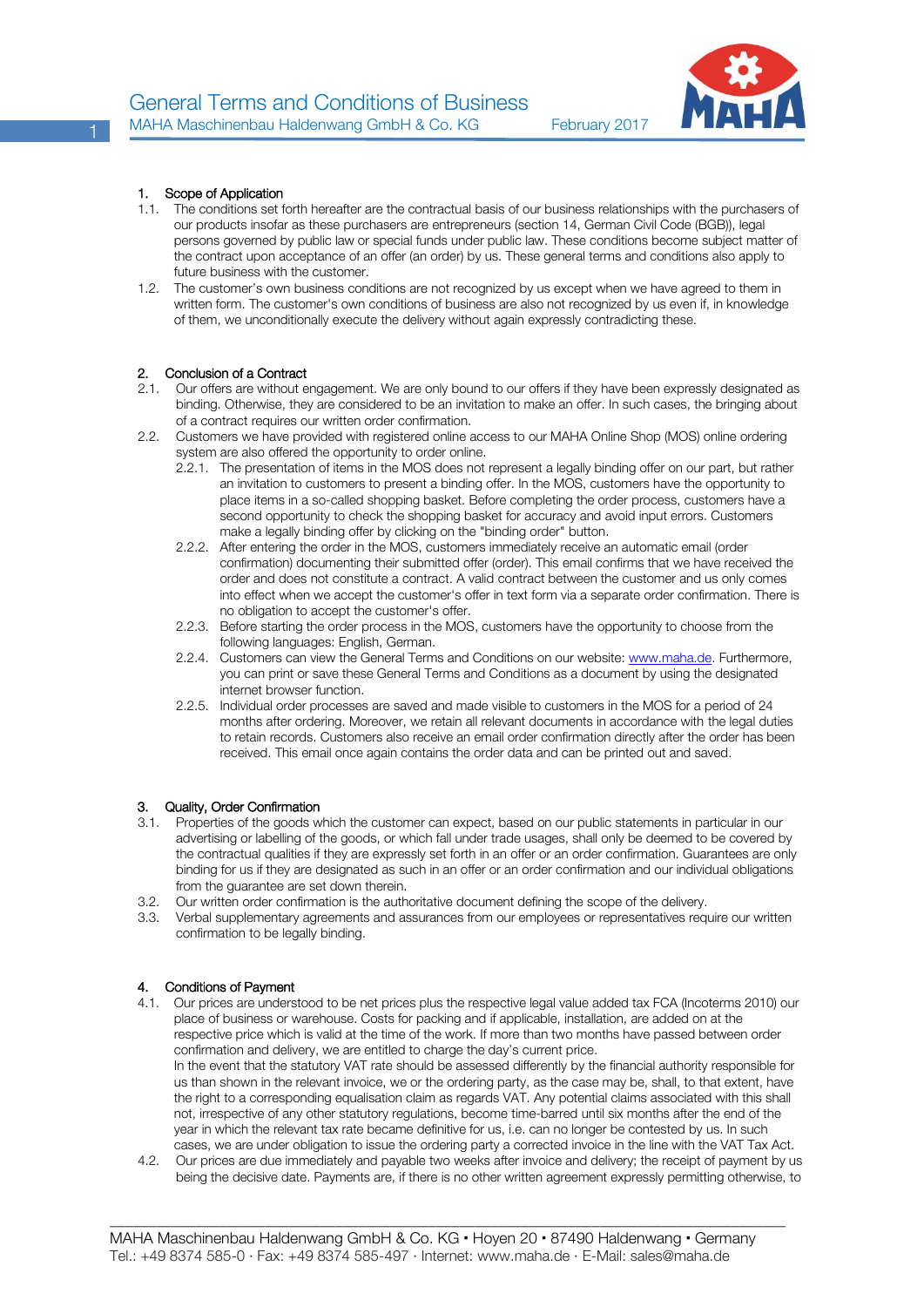

be paid directly to us without deduction. Payments to third parties only release customer from its debt when such party has been granted written authority by us as collector.

- 4.3. The customer is considered in default with payment if he receives a reminder after the due date or does not pay at a determined calendar date or a determinable date. This does not affect the statutory provision whereby the customer is considered in default with payment at the latest 30 days after due date and receipt of the invoice or an equivalent payment demand.
- 4.4. In the case of the customer being in default with payment we are entitled to demand interest at the rate of 9 percentage points above the respective applicable basis interest rate without prejudice to our other or further rights
- 4.5. If instalment payments have been approved in writing, all outstanding sums fall due as soon as the customer is partially or completely in default with the payment on an instalment for over a month or for the third time.
- 4.6. Offsetting or application of the right of retention due to counter claims by the customer which are disputed by us and not res judicata is excluded. The application of the right of retention is also excluded as far as the counter claims of the customer are not based on the same contractual relationship.

### 5. Delivery and Passing of the Risk

- 5.1. The place of performance of our performance obligations is our place of business and/or the supply warehouse of which the customer is informed of in the order confirmation, insofar as the customer is a businessperson (Kaufmann) as defined in the German Commercial Code (HGB), a legal person governed by public law or a special fund under public law. Transport costs of the goods are to be paid by the customer. Such costs include taxes and customs duties in connection with the transport of the goods.
- 5.2. The passing of the risk to the customer takes place, at the latest, at the time of delivery to the transport company or any other transport person. This also applies to cases in which we have, under separate agreement, agreed to bear the shipping costs. If the customer has not specifically stipulated a transport company, we have the right to choose a suitable transport company.
- 5.3. Given delivery periods are considered to be only approximate agreed upon time guidelines except when they have been expressly stated as binding in our order confirmation. Every delivery period is extended by the length of the interruption of our work operation caused by impediments due to measures in connection with labour disputes in our company or those of our sub-suppliers, in particular strikes and legal lock-outs as well as the occurrence of unforeseen events which do not fall under our responsibilities. The forestanding circumstances do not fall under our responsibility only because they emerge during an already existing default. The customer will be informed of the beginning and ending of these kinds of impediments as soon as possible.
- 5.4. If delivery periods have not been designated expressly as binding, we come into default with delivery at the earliest 6 weeks after expiration of the delivery period by means of a written demand issued by the customer. In the case of delay in delivery caused by slight negligence the claim for damages which is based on § 280 Para. 1 and Para. 2, 286 German Civil Code is limited to a maximum of 5 %, of the total price of the products concerned by the delay.
- 5.5. Partial deliveries are permissible as long as they are economically acceptable for the customer.
- 5.6. We reserve the right to change the outside appearance and the equipment or technical details of our machinery as far as these changes are reasonable for the customer or only unessential deviations are concerned.
- 5.7. If control by corresponding software forms part of the scope of delivery and performance, ownership in the control shall pass to the customer at the same time as ownership in the other system components. All rights in the software remain with us, in particular the copyright usage and exploitation rights as far as they have not been expressly granted to the customer in these general terms and conditions or by other agreements. The customer shall only be granted the limited right to use the software in accordance with the purpose and scope of the contract based on a specially concluded software license agreement.
- 5.8. If the ordering party does not pick up the goods to be collected on an agreed delivery date, he shall be in default of acceptance. If goods are not collected within a week of the notification of readiness for delivery, we shall, once again, provide you with written notification of default of acceptance. At the same time we will offer the ordering party the option of collecting the goods from our warehouse in Kempten within 4 weeks (domestic customers Germany) or 6 weeks (international customers outside of Germany). If the goods are not collected within this time limit, we will charge the ordering party storage costs of 15% of the order value for every month of storage started from the point of expiry of this time limit onwards. We reserve the right to prove lesser or greater damage. Furthermore, upon expiry of this time limit, the goods may only be collected at the ordering party's cost by an external service provider, the latter having picked up the dispatch documents from our dispatch centre in Kempten beforehand.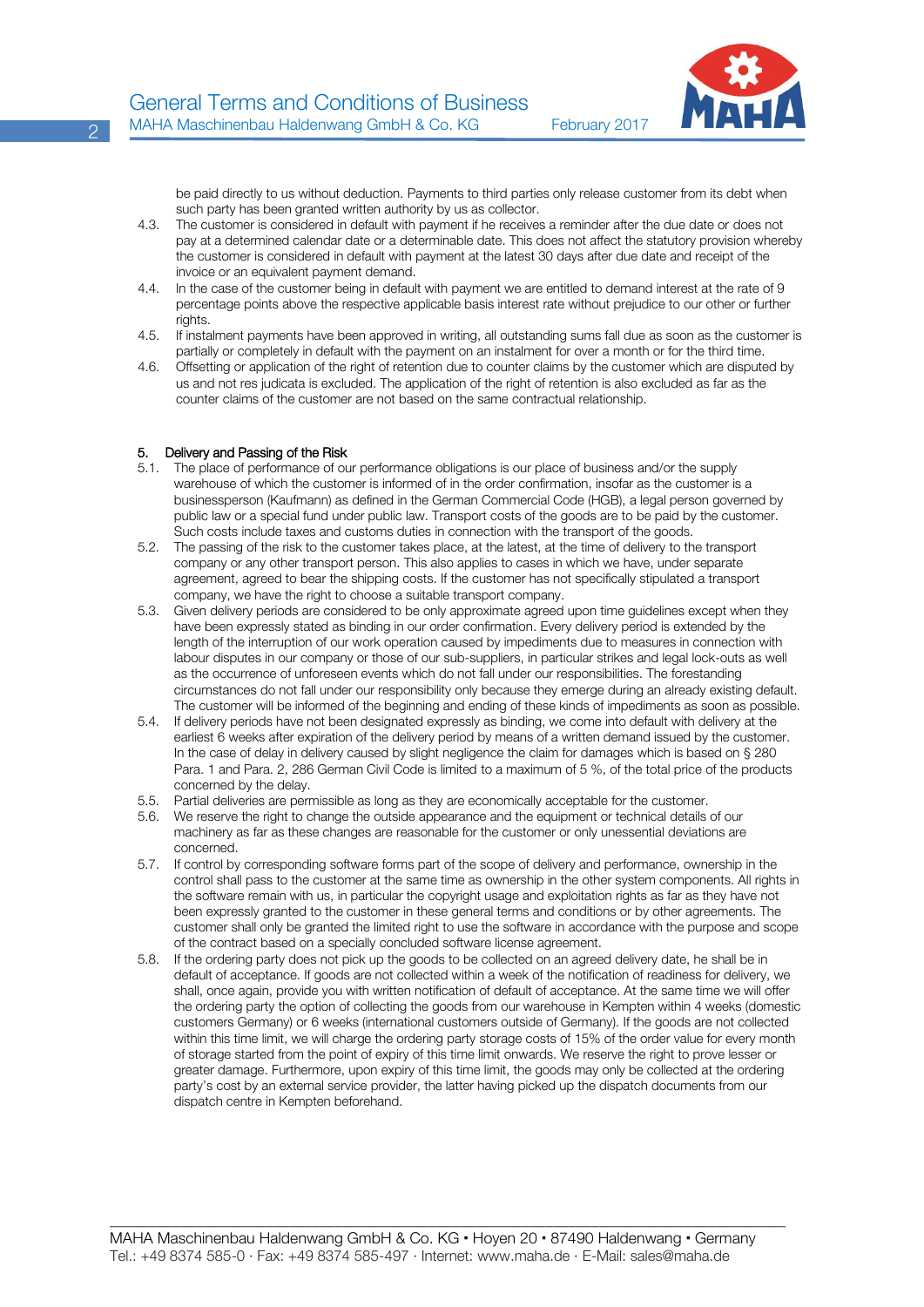

# 6. Claims in case of Defects

- 6.1. The customer is obliged to give written notice of a defect at the latest within one week of taking delivery of the goods for recognizable defects and at the latest within one week of their discovery for hidden defects. These deadlines are preclusion period.
- 6.2. If there is a defect in the stated delivery, we are entitled at our choice to either rectify the defect or provide a replacement delivery (subsequent performance).
- 6.3. If subsequent performance is not successful, the customer is entitled, at his choice, to either withdraw from the contract or to demand an appropriate reduction of the purchase price.
- 6.4. The limitation period for claims for defects is 12 months starting at the date of the passing of the risk.
- 6.5. Replaced parts become our property and are to be handed over to us.
- 6.6. No liability is accepted for defects, as long as they are not attributable to our negligence, caused by unsuitable or improper handling and/or defective installation or commissioning by the customer or by third parties not instructed or authorized by us (also in reference to intervention in the software), natural wear and tear, false or careless treatment, unsuitable equipment, replacement materials, faulty construction, creation of chemical, electromechanical or electrical influences. Also excluded from claims for defects are changes to the goods or unskilled repairs to the goods which are attributable to the customer or third parties authorized by the customer to do so.
- 6.7. The subsequent performance is effected without recognition of a legal obligation and does not cause the limitation period to start anew. This also applies when spare parts have been installed in the course of rectification of a defect.
- 6.8. Further reaching claims for defects of the customer are excluded without prejudice to any restricted claims for damages according to Section 6.
- 6.9. If an inspection of the claimed defects shows that no claim, for defects exists, the customer is obliged to bear the costs brought about by the inspection.
- 6.10. If used objects (incl. demonstration units) are subject of the contract, all liability for defects is excluded, as far as we are not guilty of fraudulent behavior.

#### 7. Limitation on Liability (Liability Exclusion and Limitation)

- 7.1. We are not liable for damage caused by slight negligence except in the case of a breach of a material contractual obligation or a cardinal obligation in a manner endangering the purpose of the contract or in the case we have assumed of a guarantee.
- 7.2. In the following cases our liability is limited to the foreseeable damages typical of the contract: a) The case of slightly negligent breach of material contractual obligations or cardinal obligations in a manner endangering the purpose of the contract, b) In the case of grossly negligent breach by a vicarious agent (not an officer or executive staff) or
	- c) If we assume a guarantee as long as we, as seller, have not expressly given, to the customer as buyer, a guarantee for the quality of the goods.
- 7.3. In the cases described in Section 6.2 our liability is limited up to the triple amount of the price of the respectively affected good, at the most € 200.000,00, and/or in case of mere pecuniary loss to twice the amount of the order value, at the most € 150.000,00, of this price.
- 7.4. The limitation period for claims for damages in the cases described in Section 6.2 is two years from the point of time in which the customer has obtained knowledge of the damage, and/or without taking this knowledge into consideration three years from the damaging event. The limitation period for claims due to defects of the goods is as set forth in Section 5.4.
- 7.5. Sections 6.1 to 6.4 also apply, when the goods are only specified in kind.
- 7.6. Except in the case of liability based on the Product Liability Act, injury to life, body and health, for the granting of a guarantee for the quality of a good or for fraudulent concealment of defects, the foregoing liability limitations apply to all claims for damages regardless of their legal ground including claims in tort.
- 7.7. The foregoing liability limitations also apply in the case of damage claims by the customer against our employees or agents.

#### 8. Reservation of Title

- 8.1. We retain title in the goods (reserved goods) until the purchase price has been completely paid as well as all other claims due arising from the ongoing business connections with the customer at the time of the contract conclusion (§ 449 German Civil Code).
- 8.2. We authorize the customer to, in the ordinary course of business, dispose of the goods. He, however, already assigns to us all claims equal to the final invoice amount (including Value Added Tax), accruing to him for the resale against his buyer or a third party, regardless of whether the delivery object is resold without or after reworking. The customer remains entitled to collect such claim even after the assignment. Our right to collect such claim ourselves, remains unaffected thereby. We, however, commit ourselves not to collect the debt as long as the customer is meeting his payment obligations from the collected proceeds, the financial status of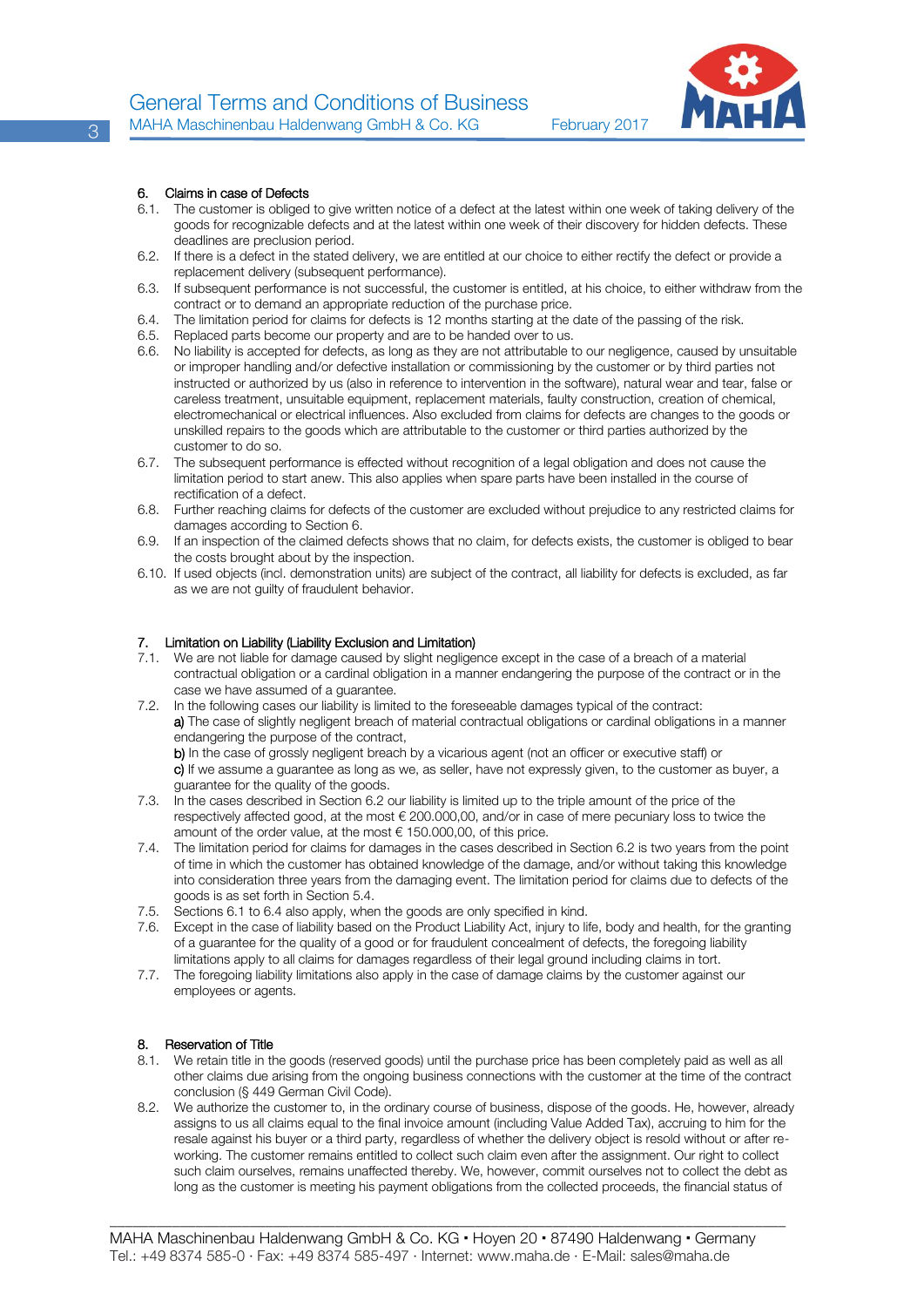

the customer does not deteriorate substantially, the customer is not in default with payment and in particular the customer has not filed an application to commence insolvency proceedings or is unable to pay his debts. If such is the case or there is some other important reason, we can demand that the customer make the assigned claims and their debtors known to us, provide all information needed for collection, hand over all corresponding documents and notify the debtors (third parties) of the assignment. This preliminary assignment includes the acquired claim as well as the securities provided and possible debt surrogates. Other disposals of the goods are not permitted and give rise to damages.

- 8.3. If the customer is in default with payment, we are entitled, after unsuccessfully setting a one-week grace period, to take back the reserved goods. This measure does not constitute a withdrawal from the contract, so that our claims remain unaffected. The right to withdraw from the contract remains unaffected and can only be effected by express declaration.
- 8.4. If the customer is in default with the payment for the reserved goods, we can withdraw from the contract, without having to grant the customer another grace period for payment.
- 8.5. The customer is obliged to draw attention to our rights in case of seizure by third parties and to notify us without undue delay. As far as the third party is not in a position to reimburse us for the court and out-of-court costs of a law suit based on § 771 ZPO, the customer is liable for costs accruing to us.
- 8.6. The customer is obliged to treat the delivery item with care, in particular to sufficiently insure these at value when new at his cost, against damage caused by fire, water and theft. If maintenance and inspection work is necessary, the customer must conduct these on time at his cost.

### 9. Installation and Repair Conditions

- 9.1. As far as we are to conduct installation and repair work based on an order confirmation, the following rules apply in addition:
- 9.2. The commencement of our work is dependant upon the customer having fulfilled all preliminaries as set forth in the order confirmation completely and properly. This applies in particular to earth, foundation, construction and scaffolding work including the laying of in- and outlines needed for installation or repair work according to the combination foundation plans provided by us with the order confirmation or within an appropriate time period before the start of the work.
- 9.3. The transport and unloading of installation parts is not normally a part of our standard delivery and the customer is therefore responsible for carrying out the same at his expense. This also applies to the unpacking of the objects needed for installation.
- 9.4. During the duration of the installation, the customer is responsible for providing us with dry, heated and lockable rooms and any power supply which may be needed for installation or repair work.
- 9.5. Exchanged parts become our property. A credit for the remaining value of the exchanged part is only possible if expressly agreed in writing.
- 9.6. Invoicing is done on the basis of the time worked and material used as long as no other agreement has been made with the customer. We are allowed to charge the valid daily rate for work, travel and waiting time applicable on the day of the execution of the services. The customer also has to bear the additional costs named in the order confirmation such as daily allowance, overnight stays and driving expenses.

9.7. As far as installation or repair work is to be done on a computer system, we are only obliged to start the work once the customer has saved all data which could be affected by this work on separate data carriers and this is confirmed in writing to our competent worker. If we demand this written explanation from the customer, it must be provided within a week otherwise the backup is considered to have been completed.

9.8. The customer shall declare acceptance of the installation or repair work. Acceptance shall be deemed effected if the customer does not accept installation or repair within a two week period following a respective demand from us. If we do not set such period, installation or repair work requiring acceptance is considered accepted three weeks after completion of the work.

9.9. The customer is required to report obvious defects in the installation or repair work within a preclusion period of two weeks. Hidden defects in the installation or repair work must be reported within two weeks after their discovery; this period is no preclusion period and does not affect the statutory limitation periods for claims for defects.

Claims for defects are initially limited to subsequent performance (rectification of defects or replacement delivery). As long as we provide subsequent performance, the customer has no right to withdraw from the contract dealing with installation or repair work or to demand a reasonable price reduction, except where subsequent performance has finally failed.

### 10. Deterioration of Customer's Assets, Contract Termination

10.1. If the customer becomes unable to pay his debts after contract conclusion, if an application is filed to open insolvency proceedings regarding customer's assets or if conditions arise after contract conclusion which essentially influence the creditworthiness of the customer, we can refuse our delivery until the consideration is performed or the customer has provided security for it. The same applies, if the supporting facts for the